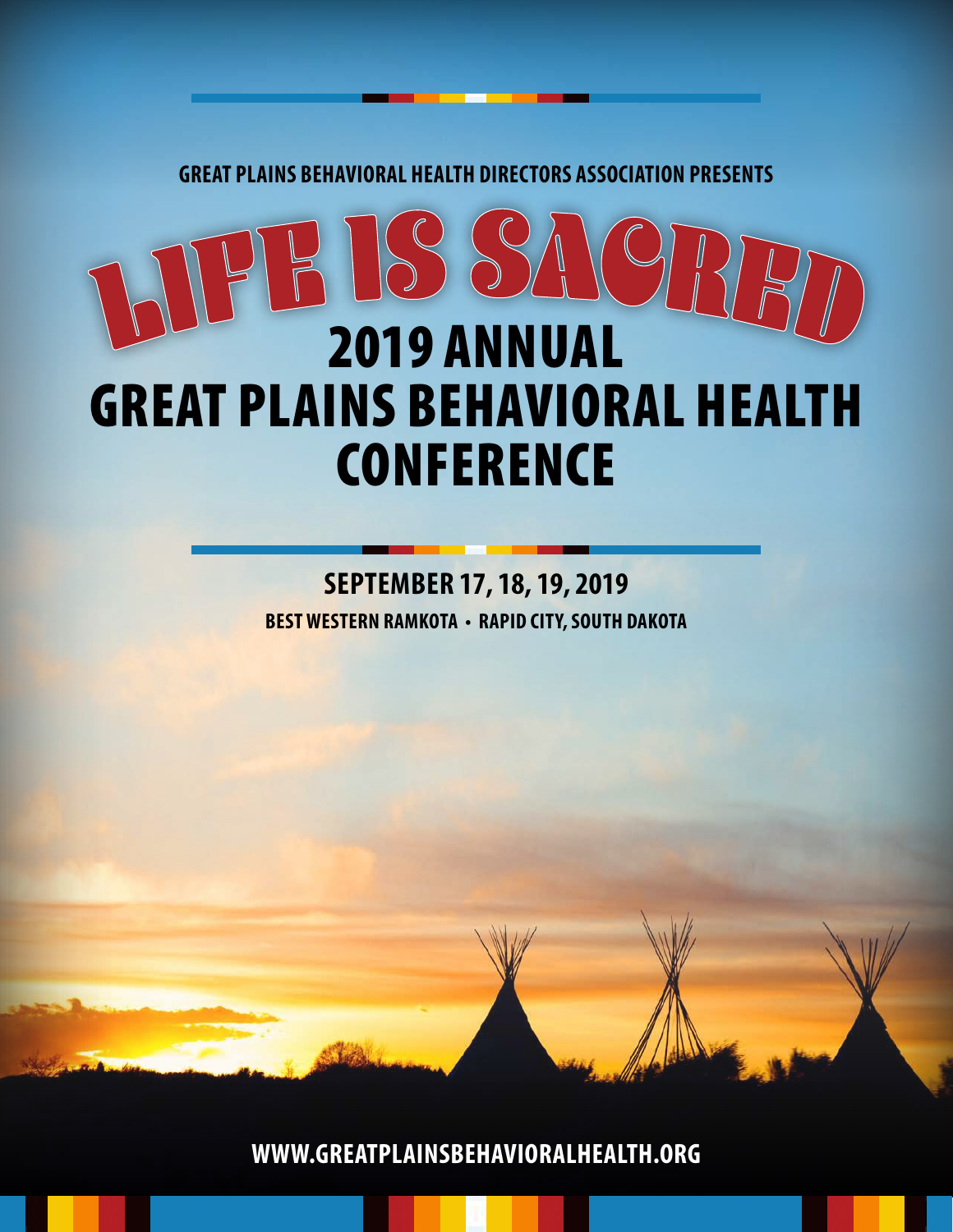# WELCOME

Welcome to the Great Plains Behavioral Health conference, on behalf of the Director's Association I would like to extend a warm welcome in honor of our theme( Life Is Sacred), We will strive to meet the needs of the trainings needed to further enhance your practice, we would also hope to enlighten you on how the therapeutic relationship opens the doors to connect with those we serve. We will also focus on selfcare, twelve core functions. We will offer speakers to help enhance your tool box. You will also be able to visit the 24 bed inpatient center that will serve the Native Healing Program in Rapid City. This will replace the old Hope Lodge that burnt down in 2010.



We will offer an Inipi on Wednesday with Robert Rattling Chase who will also be part of the Drum group and the spiritual mentor for the conference. Each year the members of the Great Plains behavioral Health Directors Association work hard to meet the needs of our workers to help you better sever our relatives in the best way possible ever mindful of your needs as well. Looking forward to seeing you there.

Wopila,

Stanley W. La Roque, MSW, LAC, CS

#### **FOR REGISTRATION INFORMATION, PLEASE CONTACT:**

Stanley W. La Roque, MSW, LAC, CS Phone: 605-342-8925 stanley@nativehealingprogram.net **www.greatplainsbehavioralhealth.org**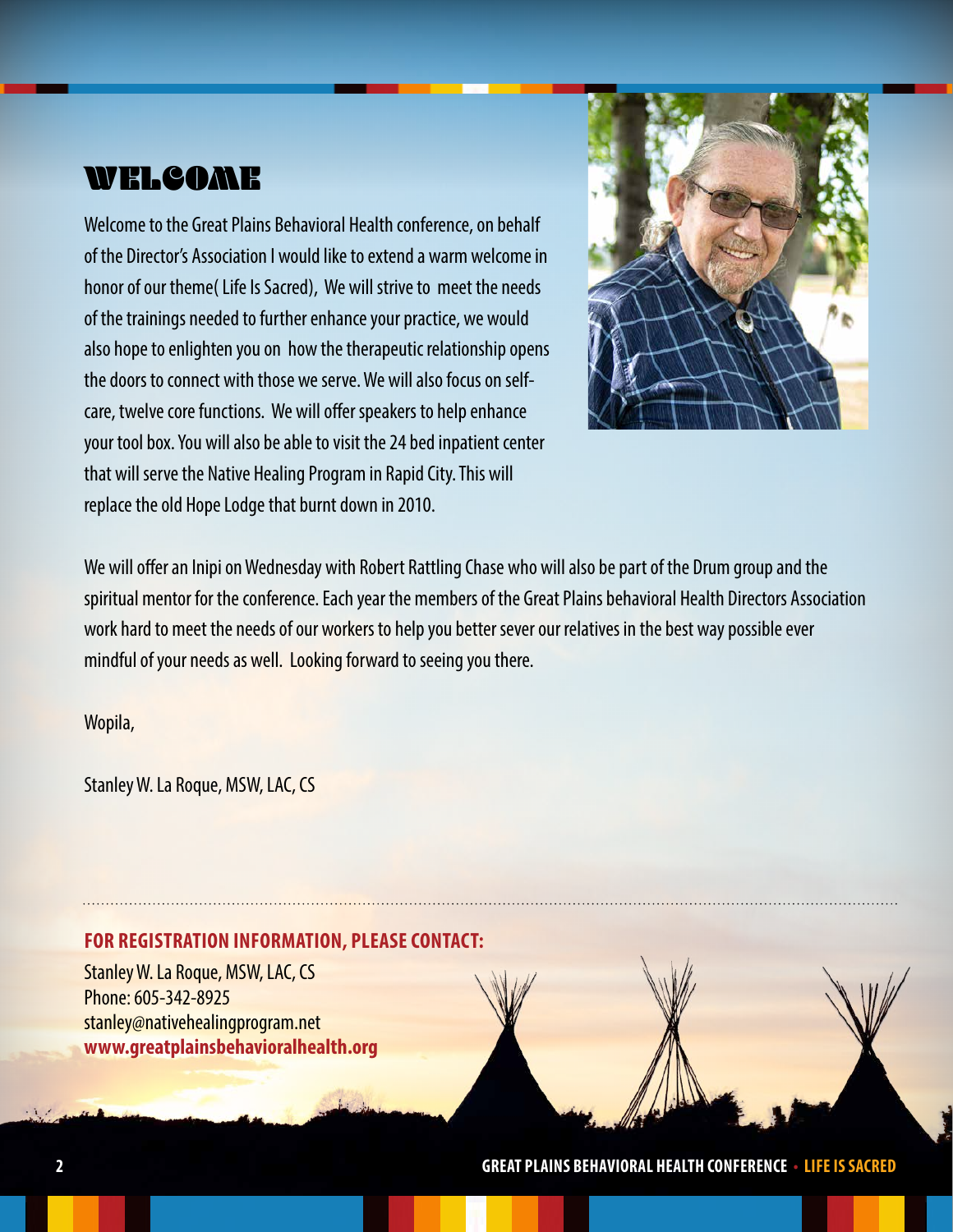# AGENDA

# TUESDAY SEPTEMBER 17, 2019

| 8:00 AM - 8:30 AM   | Registration                                                                  |
|---------------------|-------------------------------------------------------------------------------|
| 8:30 AM - 9:00 AM   | <b>Opening Ceremonies</b>                                                     |
|                     | Glenn Longie, MA, LAC/LCS, President, Great Plains Behavioral Health          |
|                     | Karen Severnsen, Psyd, LCSW, MSW, LADAC, ACADC, ICAAOC, CCM                   |
|                     | - Director, Division of Behavioral Health                                     |
|                     | - Great Plains Area Indian Health Service                                     |
|                     | <b>Wakiyan Peta - MC</b>                                                      |
| 8:30 AM - 4:30 PM   | Kristen Rooks - Massages - Room TBA                                           |
| 9:00 AM - 11:00 AM  | <b>Christopher Y. Cuestas - Sex Trafficking Symposium</b>                     |
| 11:00 AM - 12:00 PM | Alice Perkins, BA - Dangers of Meth                                           |
| 12:00 PM - 1:00 PM  | <b>LUNCH</b>                                                                  |
| 1:00 PM - 1:15 PM   | Alice Perkins, BA - Dangers of Meth Continued                                 |
| 1:15 PM - 2:00 PM   | Glenn Longie, MA, LAC/LCS - Racial Trauma in Indian Country                   |
| 2:00 PM - 3:00 PM   | <b>BREAK OUT SESSION 1</b>                                                    |
|                     | Lois Delong & Greg LeBeau, MSW - Counselor Competencies - Lincoln Rm.         |
|                     | Nicole Bergman - Two Spirit: Traditional Teachings Educational Sessions       |
|                     | - Bear Butte Rm.                                                              |
|                     | Ryan Santin, PhD - Substance Abuse In The Midwest - Black Elk Rm.             |
|                     | James Dunham, BS, MBA, MHA - Ethics - Badlands Rm.                            |
| 3:15 PM - 3:30 PM   | <b>BREAK</b>                                                                  |
| 3:30 PM - 5:00 PM   | <b>BREAKOUT SESSION 2</b>                                                     |
|                     | Lois Delong & Greg LeBeau, MSW - Counselor Competencies - Lincoln Rm.         |
|                     | Candace Pourier, LAC - Co-Dependency - Bear Butte Rm.                         |
|                     | Waysha White Face - Native Women's Healthcare - Black Elk Rm.                 |
|                     | James Dunham, BS, MBA, MHA - Ethics - Badlands Rm.                            |
|                     | Carey McCarthy, MA, ATR, LPCC-MH - Start Up! Art Therapy Trauma Treatment For |
|                     | <b>Native American Youth - Commons Rm.</b>                                    |
|                     |                                                                               |
|                     |                                                                               |
|                     |                                                                               |
|                     |                                                                               |
|                     |                                                                               |
|                     | $\cdot$ $\cdot$ 3                                                             |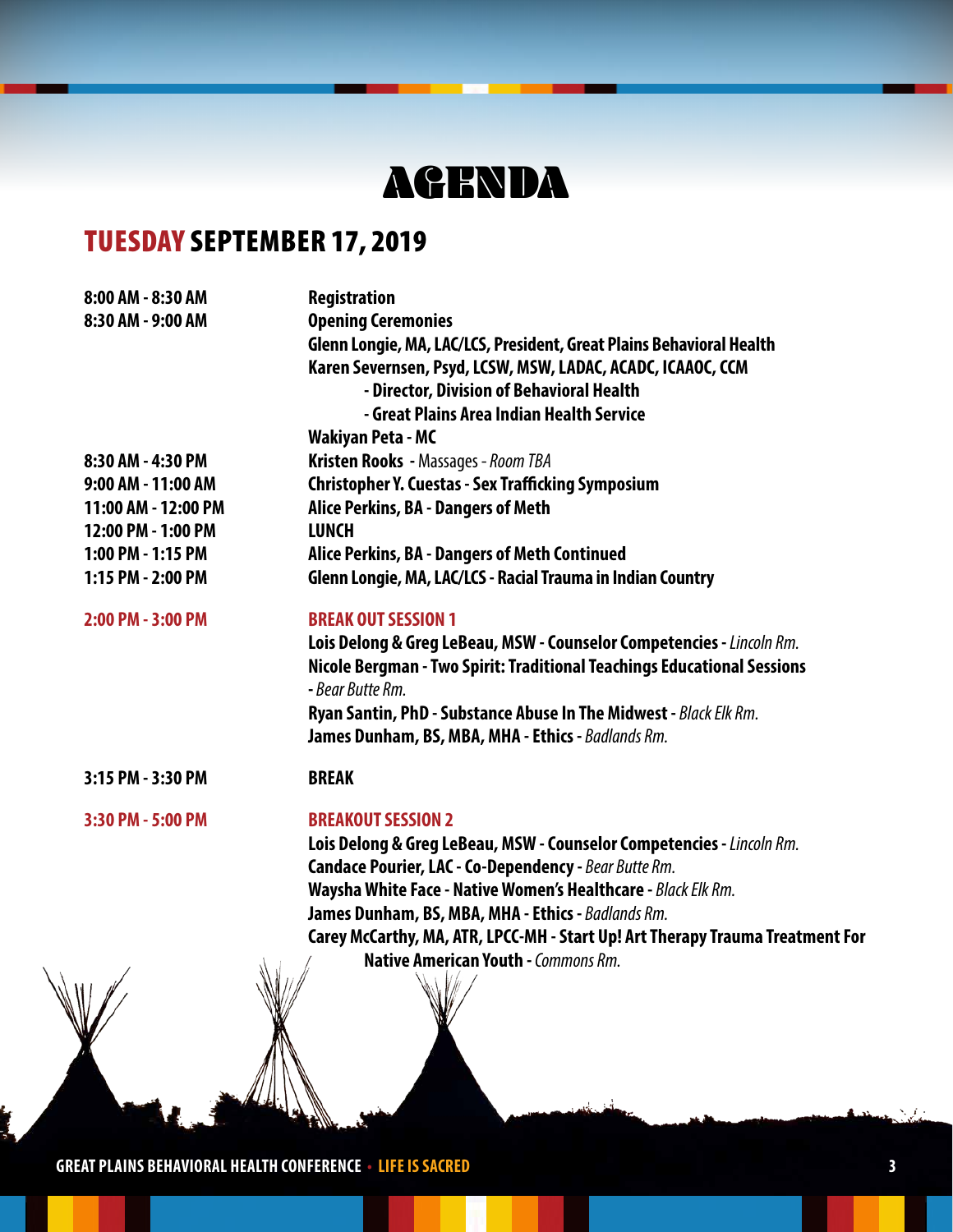# AGENDA

# WEDNESDAY SEPTEMBER 18, 2019

| 8:00 AM - 8:30 AM   | Registration                                                                                                                                                    |
|---------------------|-----------------------------------------------------------------------------------------------------------------------------------------------------------------|
| 8:30 AM - 9:00 AM   | <b>Opening Ceremonies</b><br>Glenn Longie, MA, LAC/LCS, President, Great Plains Behavioral Health                                                               |
|                     | Karen Severnsen, Psyd, LCSW, MSW, LADAC, ACADC, ICAAOC, CCM<br><b>Director, Division of Behavioral Health</b><br><b>Great Plains Area Indian Health Service</b> |
| 8:30 AM - 4:30 PM   | Kristen Rooks - Massages - Room Tba                                                                                                                             |
| 9:00 AM - 11:00 AM  | <b>Christopher Y. Cuestas - Sex Trafficking Symposium</b>                                                                                                       |
| 11:00 AM - 11:15 AM | <b>BREAK</b>                                                                                                                                                    |
| 11:15 AM - 12:15 PM | <b>Christopher Y. Cuestas - Sex Trafficking Symposium</b>                                                                                                       |
| 12:15 PM - 1:15 PM  | <b>LUNCH</b>                                                                                                                                                    |
| 1:15 PM - 3:00 PM   | <b>BREAK OUT SESSION 3</b>                                                                                                                                      |
|                     | Lois Delong & Greg LeBeau, MSW - Counselor Competencies - Lincoln Rm.                                                                                           |
|                     | Raulin Martin, MSW, LAC - Trauma Processing, Brainspotting - Bear Butte Rm.                                                                                     |
|                     | Ryan Santin, MD - Substance Abuse In The Midwest - Black Elk Rm.                                                                                                |
|                     | Elton Yellow Boy - Stress Management/Suicide Prevention/Death and Dying<br>- Badlands Rm.                                                                       |
| 3:15 PM - 3:30 PM   | <b>BREAK</b>                                                                                                                                                    |
| 3:30 PM - 5:00 PM   | <b>BREAKOUT SESSION 4</b>                                                                                                                                       |
|                     | Lois Delong & Greg LeBeau, MSW - Counselor Competencies - Lincoln Rm.                                                                                           |
|                     | Marcie Sprague, MSW, CSW-PIP, LAC - Historical Trauma - Bear Butte Rm.                                                                                          |
|                     | J. Carlos Rivera, CADC-II - Intergenerational Healing and the<br><b>Wellbriety Movement - Black Elk Rm.</b>                                                     |
|                     | Stanley LaRoque, MSW, LAC, CS - Badlands Rm.                                                                                                                    |
| 6:00 PM             | <b>Awards Banquet</b>                                                                                                                                           |
|                     | <b>Duane Mackey Award</b>                                                                                                                                       |
|                     | <b>Comedy Act</b>                                                                                                                                               |
|                     |                                                                                                                                                                 |
|                     |                                                                                                                                                                 |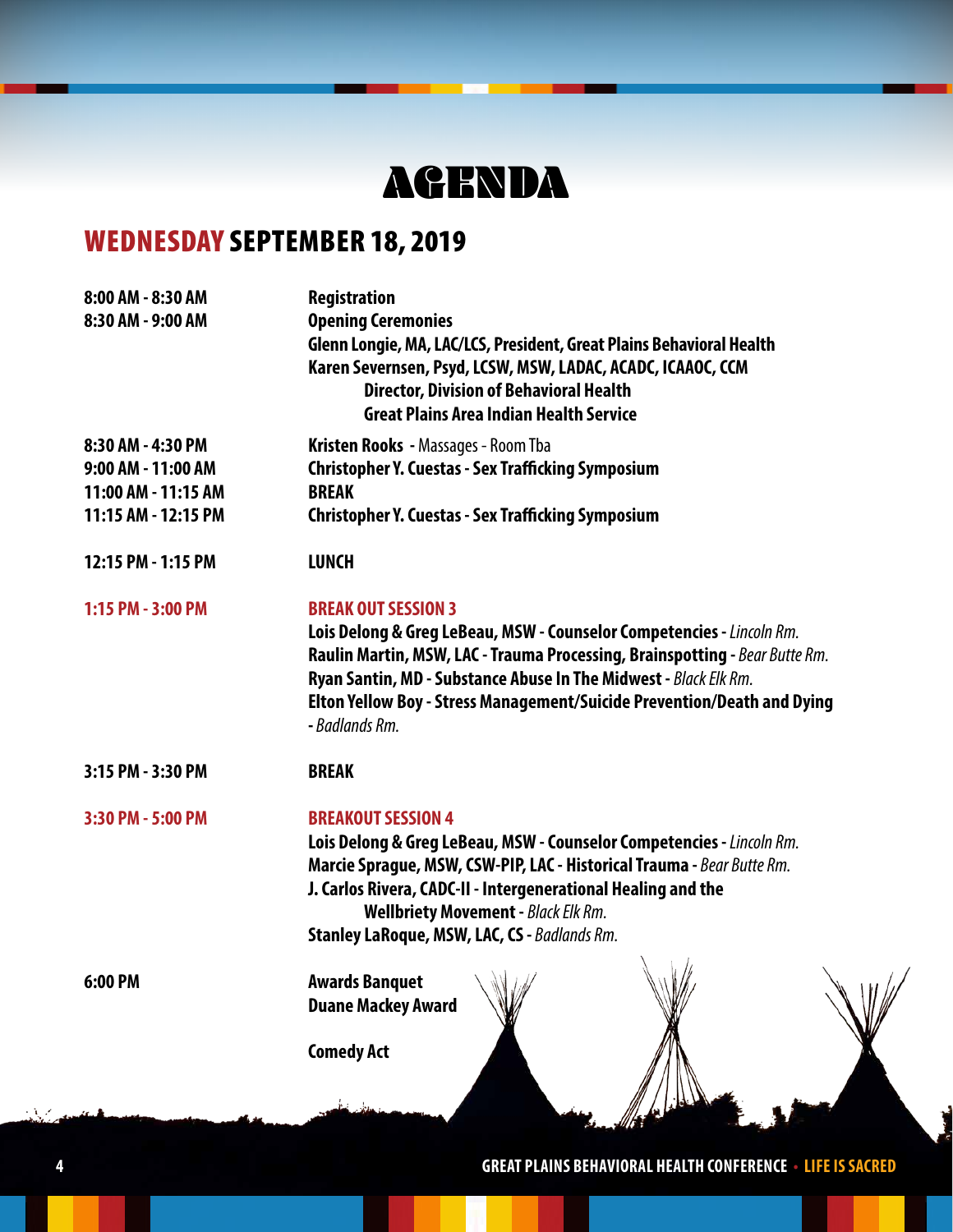# AGENDA

# THURDSAY SEPTEMBER 19, 2019

| 8:00 AM - 8:30 AM   | <b>Registration for CEU's</b>                                                    |
|---------------------|----------------------------------------------------------------------------------|
| 8:30 AM - 9:00 AM   | <b>Prayer</b>                                                                    |
|                     | Glenn Longie, MA, LAC/LCS, President, Great Plains Behavioral Health             |
| 9:00 AM - 10:30 AM  | <b>Rodney Ward - Honoring Our Wounds</b>                                         |
| 10:30 AM - 10:45 AM | <b>BREAK</b>                                                                     |
| 10:45 AM - 11:45 PM | Jim Hansen / Dan Merts - RCPD - Quality of Life                                  |
| 11:45 PM - 1:00 PM  | <b>LUNCH</b>                                                                     |
| 1:00 PM - 2:00 PM   | <b>BREAK OUT SESSION 5</b>                                                       |
|                     | Lois Delong & Greg LeBeau, MSW - Counselor Competencies - Lincoln Rm.            |
|                     | Professor Beth Boyd, Duane Mackey Award, Recipient - Bear Butte Rm.              |
|                     | Ryan Santin, MD - Black Elk Rm.                                                  |
|                     | Dr. Jennifer Giroux - Maternal Substance Use Disorders During Pregnancy          |
|                     | - Badlands Rm.                                                                   |
| 2:00 PM - 2:15 PM   | <b>BREAK</b>                                                                     |
| 2:15 PM - 3:00 PM   | <b>BREAK OUT SESSION 6</b>                                                       |
|                     | Lois Delong & Greg LeBeau, MSW - Counselor Competencies - Lincoln Rm.            |
|                     | Michael Trahan, PhD - Protective Factors of Culture with Behavioral Difficulties |
|                     | - Bear Butte Rm.                                                                 |
|                     | W. Burke Eilers, LAC, LPC-MH, CPS, QMHP - Black Elk Rm.                          |
|                     | Marty Krause - Diversion Program - Badlands Rm.                                  |
| 3:00 PM - 5 PM      | <b>HONORING DINNER - Duane Silk, our lost brother</b>                            |
|                     | - Founding Father of the Great Plains Behavioral Health Director's Association   |
| 5:00 PM             | <b>CLOSING</b>                                                                   |
| $\frac{1}{2}$       | $\sqrt{100}$                                                                     |
|                     |                                                                                  |
|                     |                                                                                  |
|                     |                                                                                  |
|                     |                                                                                  |
|                     |                                                                                  |
|                     |                                                                                  |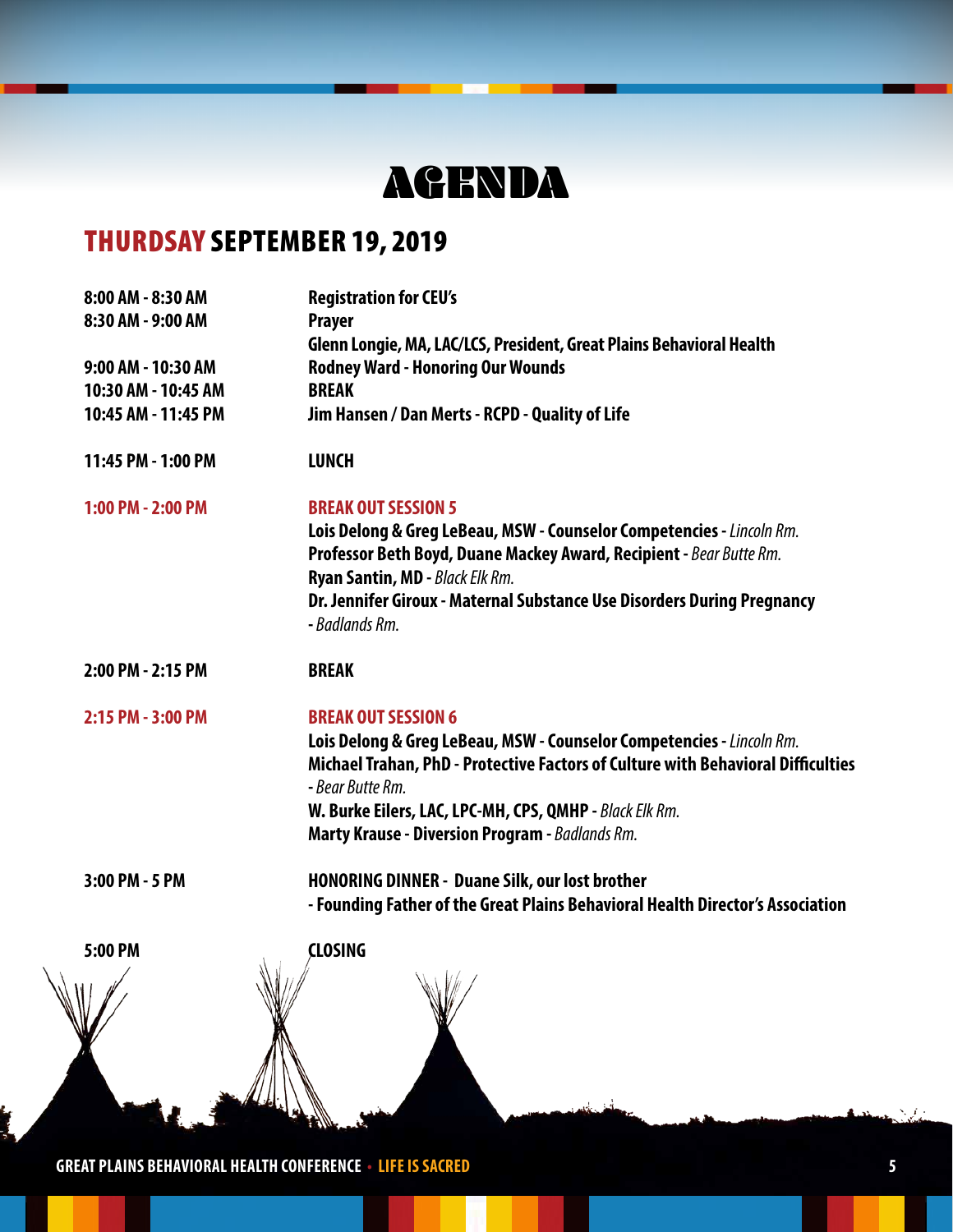# PRESENTER BIOGRAPHIES

## SEAN BEAR, BA, CADC

Sean is the Senior Behavioral Health Consultant and Training Coordinator at the National American Indian and Alaska Native Addiction Technology Transfer Center. San earned his B.A. from Buena Vista University in 2002 majoring in psychology/human services. He is a member of the Meskwaki Tribe in Tama, Iowa and has worked as an administrator/counselor in EAP and a counselor in adolescent behavioral health programs, substance abuse and in-home family therapy in Native American communities for many years. He is an Army veteran of nine years, honorably discharged after serving with the 82nd Airborne Division. His passion is to assist people in overcoming their substance use issues as well as other issues, and to return to the spiritual ways of their ancestors. It is his hope that, one day, people of all nations will coexist and live in peace and harmony, not just with each other, but within themselves, as well as to come to the realization of what our ancestors of long ago already knew "that we are all brothers and sisters under one Creator".

#### NICOLE T. TAMAYO-BERGMAN

 I am an enrolled member of the Sicangu Lakota and recognized within local tribes. I have been a productive member in our local AI/AN community and continue to collaborate with neighboring reservations' youth programs as well as with national youth prevention efforts. I have first-hand experience of many challenges that our AI/AN families face who reside on urban and tribal land including gang influences, being a teen mother, abuse in many forms and have endured many losses contributed to suicide and violence. Being a mother of five, I recognize the importance of providing our youth with culturally based practices and values, community support, and the tools and skills needed to be positive leaders. I am a certified Substance Abuse Prevention Trainer, Strengthening Families Facilitation Coordinator, QPR Suicide Prevention Trainer, Cultural Competency Trainer and Two-Spirit Traditional Teachings Educator. I have received extensive training in trauma-informed care, ethical conduct, and management and leadership skills. I have over seventeen (17) years' experience providing traditional cultural teachings, substance abuse and suicide prevention education, sexual reproductive health education, and healthy relationships education to AI/AN youth, as well as culturally appropriate prevention training to teachers and community health providers.

I was promoted to SOMS Youth and Family Program Director following my excellent work as the program's Curriculum Coordinator. In this role, I network and collaborate with schools and community organizations to implement evidence based programs and facilitate outreach learning opportunities to youth in both group and classroom settings, and participate in grant-funded initiatives focusing on sexual reproductive health services and education as well as domestic and sexual violence prevention. I have tremendous self-motivation, community awareness, and commitment to bettering the lives of all Native American youth and families.

## CHRISTOPHER Y. CUESTAS

Chris Cuestas is a nationally recognized expert in the field of street gangs and juvenile violence. Chris has built his expertise during more than twenty years of investigating criminal street gangs, as a police officer, a school resource officer, a crime prevention officer and as a technical assistant for the Department of Justice.

Chris began his work with Tribal Lands in 1996 as a member of the Bureau of Alcohol, Tobacco and Firearms (ATF) "Hardcore Interdiction Team".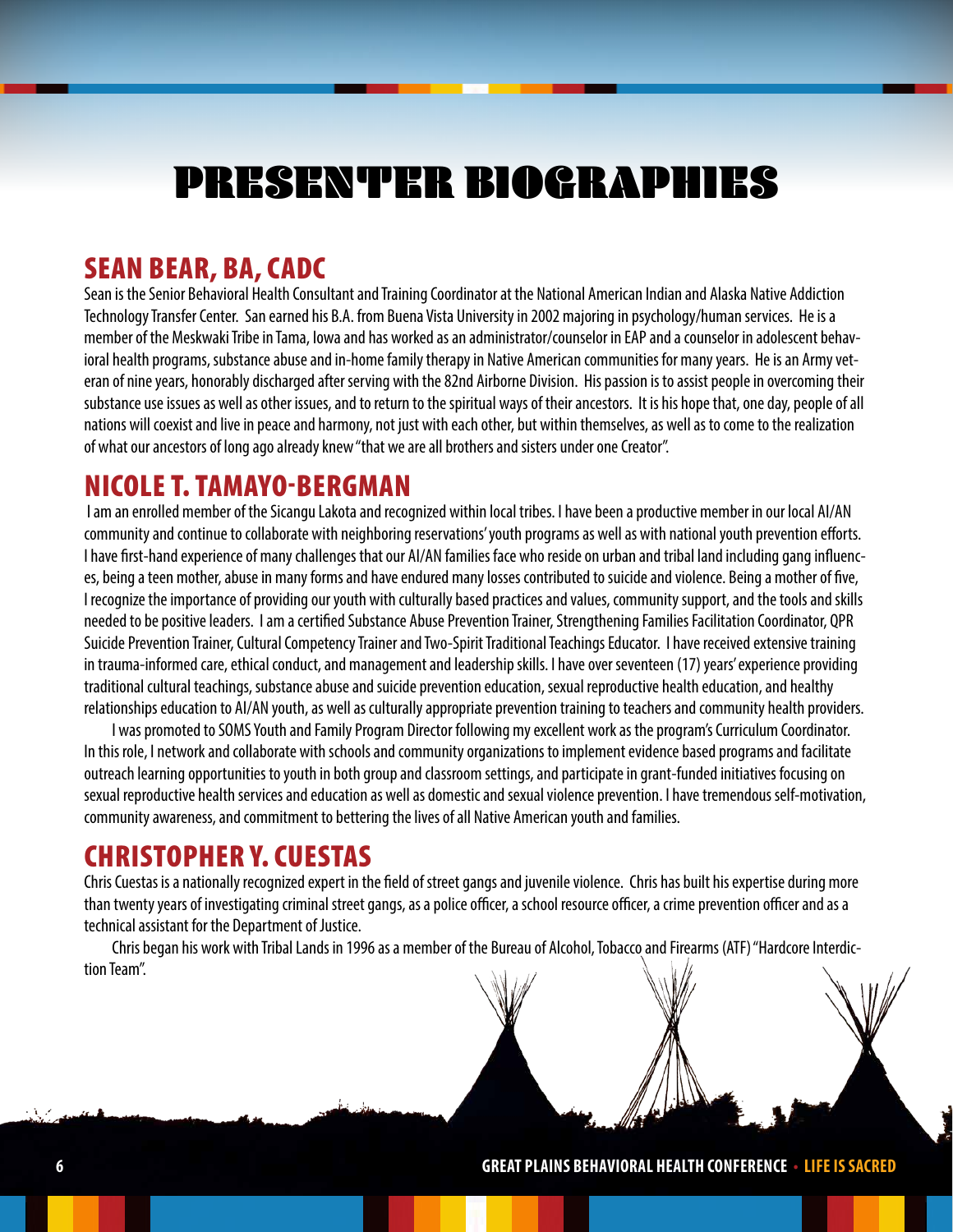Chris has spent more than 39 years in gang reduction, drug/reduction and intervention, youth violence prevention and suppression. Chris is one of the original members of the Gang Investigators League of Arizona (GILA) and assisted in the writing of the Arizona street gang and criminal syndicate state codes.

Chris is one of the country's foremost consultants that integrate "best practice" strategies with Crime Prevention Through Environmental Design (CPTED) concepts in the creation of strategic plans for drug and violence reduction as well as comprehensive crisis response plans. Chris specializes in site based community based "grass roots" responses.

Chris has developed and implemented school and community "crisis response plans" for over 1500 communities nationally.

Chris assists communities, schools, social service agencies, courts, legislative bodies and tribal governments in developing youth violence prevention programs and strategies. He contributes his expertise to state and local legislative bodies that are developing gang and youth violence statutes, ordinances, research and evaluation of prevention practices. Chris has testified in more than 400 civil and criminal gang cases across the country. He has trained more than 2,000 agencies throughout the United States. Chris' strategy of gang conspiracy street sweeps and prosecutions along with courtroom prosecution of gang evidence was highlighted in the Bureau of Justice Assistance, "Street Gang Enforcement" manual. This strategy led to Arizona's first convictions under the criminal syndicate and criminal street gang statutes. Chris' tribal gang and youth violence reduction initiatives have won national awards for innovative strategies.

Chris assisted NVPRC with the development of a tribal youth gang prevention strategy. In 2009/10, the strategy received a "Best Practice" award from Indian Health Services Injury Prevention. It is the only recognized "Best Practice" for gang prevention in tribal communities.

Chris has facilitated community mobilization efforts for hundreds of communities across the United States. Chris began his drug reduction community mobilization strategies while consulting with Carondelet Community Health Network in 1997-2010.

Chris currently consults nationally in Tribal Lands on the development of community coalitions and human and sex trafficking prevention, education and interdiction.

#### LOIS DELONG

Lois F. M. DeLong, is Anishinaabeg of the Turtle Mountain Band of Chippewa, in North Dakota. She has been employed in the Behavioral Health field since 1979. Dr. DeLong is currently licensed in Colorado as an LPC (Licensed Professional Counselor). Previous licensure included Licensed Alcohol and Drug Abuse Counselor, (LADAC) in New Mexico for 13 years, and Certification as CAC I, II, and III in Colorado prior to the Department of Regulatory Agencies and Licensure. Dr. DeLong possesses an MA degree in Addictions Counseling and Ph.D. in Clinical Psychology. In addition to utilizing universally accepted Best Practices in her approach to "treatment" of Co-occurring Disorders, Dr. DeLong prefers to approach holistic healing through incorporating native traditions such as storytelling, ceremonies, and all forms of energy work based on specific culture. Her Clinical work throughout the years has included training in all areas related to counseling and healing approaches in many states with Licensure in New Mexico as a trainer. Many individuals who have been trained by Ms. Delong are now Licensed Counselors who also utilize both Western standard and Indigenous traditional approaches to healing.

#### W. BURKE EILERS, LAC, LPC-MH, CPS, QMHP

Burke has 18 years in addiction, mental health and prevention. Currently the executive director of Wellfully and formerly Sr. Director of counseling and family support services at Youth and Family Services.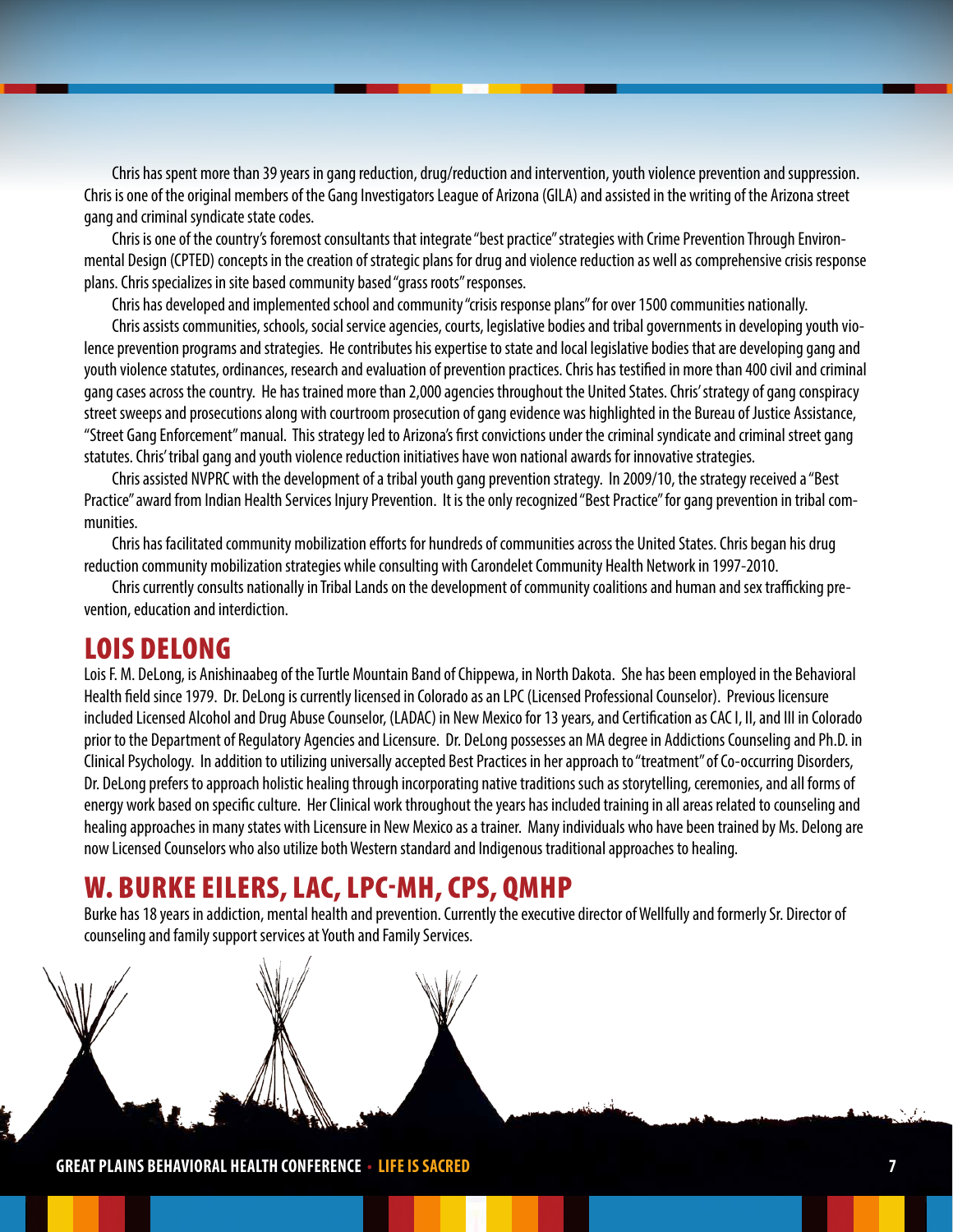## DR. JENNIFER GIROUX

Dr. Jennifer Giroux is a member of the Rosebud Sioux Tribe, a mother of 3 young women (2 hunka), and grandmother of six.

In 1990, as a medical student she started working for the IHS under Dr. Thomas Welty. Until 1997, she worked on the Strong Heart Study, the Sioux Cancer Study and the Infant Mortality Study. In 2003 after completing her training as medical epidemiologist, she returned to Rapid City when Carol Anne Heart moved the Aberdeen Area Tribal Chairmen's Health Board from Aberdeen.

She helped found and develop the Great Plain Tribal Epidemiology Center. She became as IHS-HQ employee assigned to the field to leads efforts to address emerging tribal public health outbreaks and priorities. In 2013, she transferred from an IHS HQ position to Great Plains Area Indian Health Service. Her office is now with the Great Plains Area Indian Health Service, in Building 6 on the Sioux San campus.

She expanded from infectious disease into Behavioral Health in 2014, when Maternal Substance Use disorder during pregnancy became a leading tribal public health priority. She bring personal experience and commitment to this topic and experienced a daughter being criminalized when seeking treatment for a substance use disorder.

#### MARTY KRAUSE

Started with the Pennington County State's Attorney's Office in September of 2016 working in the Young Adult Diversion Program. Prior to working for Pennington County I was the VP Operations for BH Services Inc. for 14 years and prior to that worked as a Project Manager for Nash Finch company for 14 years.

## STANLEY LAROQUE, MSW, LAC, CS

Stanley is the director of the Native Healing Program of Rapid city, South Dakota. He has worked for the Oglala Sioux Tribe since 2007. He is also an officer of the Great Plains Certification Board. He is an enrolled member of the Turtle Mtn. Band of Chippewa and is a graduate of Eastern Washington University with a Masters in Social Work, A Minor in Social Work and degrees in Indian studies and chemical dependency. He served in the Air Force and is a veteran of Vietnam. He has worked in the addiction field for over 30 years and has worked in Alaska, Washington, Arizona Montana before settling in South Dakota in 2007. He is married to Susan Bartholic who is also a MSW. Who together have seven children and seven grandchildren? He will be opening a new inpatient treatment center to replace the one that burnt down in 2010. There capacity will be 24 people from the Great Plains area.

## GREG LEBEAU, MSW

A graduate of the University of North Dakota and enrolled member of the Turtle Mountain Band of Chippewa, Greg is currently a Master's level Social Worker and clinician/case manager for the MHA Nation Tribal Health Program—Circle of Life. His professional history includes family advocacy, veteran services work, and clinical social work. In his current role, Greg provides community services which include: Comprehensive Behavioral Health assessments, individual counseling, group counseling, and case management.

## GLENN LONGIE, MA-LAC/CS

Glenn Longie attained his first degree at Ridge-Water College located at Wilmar, MN. He graduated with honors with a degree in chemical dependency studies. He then attended the University of Minnesota-Morris Campus where he completed a second degree in Human

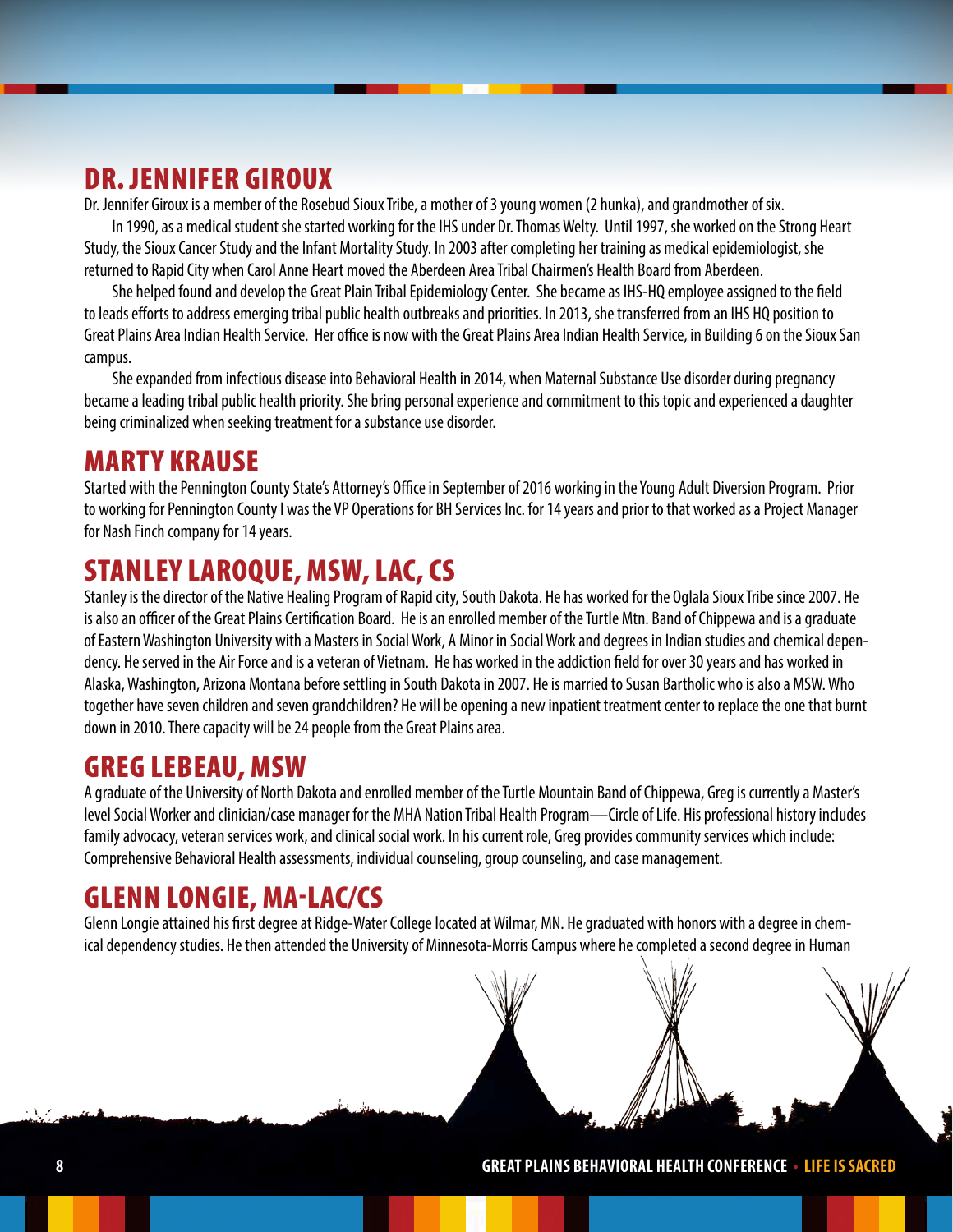Services. He has also completed his third degree a Master's degree in Business Management with emphasis on health programs.

In addition, he has worked in the field of addiction for the past thirty years. He has worked as an addiction therapist with local, state, federal, and many different tribal programs. And, he has worked in administration as the former Director of the Albuquerque Indian Center, Social Science Analyst for the federal Government at Winslow, Arizona and currently as the Program Director for the Turtle Mountain Band of Chippewa at the 5th Generation Healing Center—located at Belcourt, North Dakota.

He is married to Ms. Patty Bercier-Longie and they have a daughter, four grandchildren, and two great-grandchildren.

#### RAULIN MARTIN, MSW, LAC

RAULIN MARTIN, MSW, LAC, Certified Brainspotting provider. Raulin received his Master of Social Work degree with a concentration in Mental Health in 2012 from Washington University in St. Louis, George Warren Brown School of Social Work and his Bachelor of Science in Human Services from Oglala Lakota College in 2007. Raulin is an enrolled member of the Oglala Sioux Tribe, he grew up in Pine Ridge SD, and comes from the Blue Horse Clan. Raulin is employed as an addictions counselor with the Oglala Sioux Tribal substance abuse program, Anpetu Luta Otipi in Kyle SD at the men's residential substance abuse program. Cultural beliefs, norms, and practices are woven in to daily sessions. Before employment with Anpetu Luta Otipi, Raulin was employed by the Native Healing Program in Rapid City SD as Clinical Supervisor from 2014 until 2018. Raulin is a seasoned provider of Co-Dependency group treatment services utilizing Psychodrama for processing client's difficult life issues. Raulin provides educational presentations on Historical trauma, Co-dependency, Peace Making, Healing concepts, and now Brainspotting. It is Raulin's intention to help bring back spiritual awareness of everything, releasing beliefs of separation by removing the blocks to the awareness of loves presence, which is our natural state of spirit.

Raulin utilizes various mindfulness practices including daily early morning mindfulness group meditations to help clients increase awareness of their outer surroundings and their inner emotional and body experience in the current moment. Through mindfulness clients detach from their emotional pain. Clients naturally embrace mindfulness practices and become self-starters of mindfulness sessions. Another mindfulness practice Raulin utilizes, and is certified in, is Brainspotting. This is a cutting edge treatment modality for processing trauma, grief, and any other emotionally stressful life event in the client's conscious memory, subconscious, preverbal, pre-birth and past generational trauma. Brainspotting thoroughly processes in lightning speed with lasting results.

#### CHRISTAL MARTINEZ AKA LADYCUT

I'm 32 years old. I've been doing comedy for a short time but I've been making people laugh all my life. I'm in the Social Work degree program at Oglala Lakota College.

#### CAREY MACCARTHY MA, ATR, LPCC-MH

Founder/Executive Director/Facilitator. Carey MacCarthy, MA-ATR, LPCC, is a Registered Art Therapist with the Art Therapy Credentials Board (ATCB), and a Licensed Professional Clinical Counselor through the Board of Behavioral Sciences (BBS), holding a Master's Degree in Psychology. She is the Author of Start UP! : A School-based Arts Curriculum for Native American Youth and ALL Cultures: Interventions for Development and Learning and a member of The American Art Therapy Association and contributing author to the American Art Therapy Association Journal. Carey has practiced in the Art Therapy field for nineteen years with diverse populations, especially with Native Americans, and is trained in the Red Road Approach to Healing.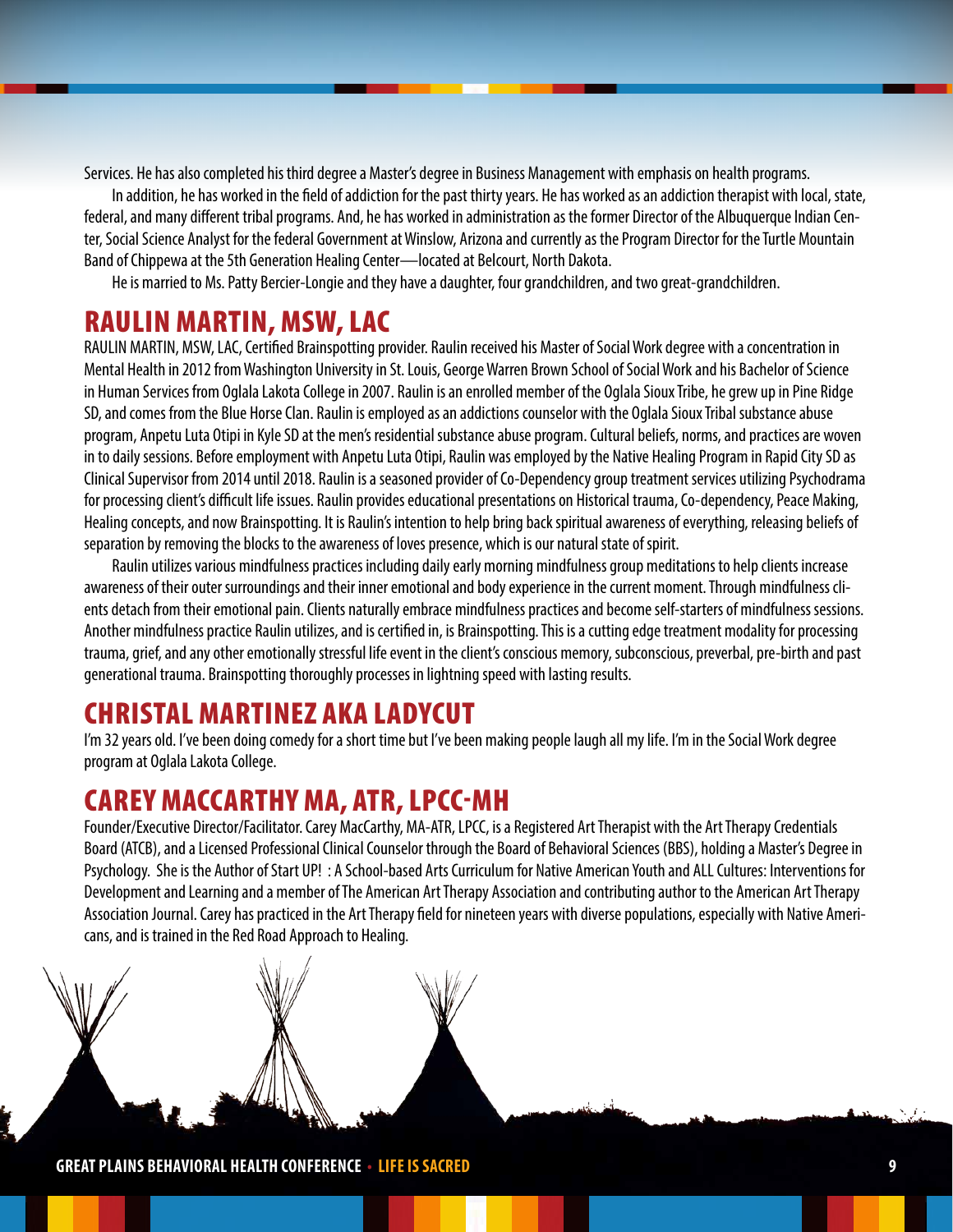# ALICE M. PERKINS

Alice M. Perkins, Director of the Oglala Sioux Tribe Employee Assistance Program is an enrolled member of the Oglala Sioux Tribe. She graduated from High School at the Oglala Community High School, Pine Ridge, SD in 1981. Alice graduated with an Associates of Arts in 2008 and a bachelor's degree in 2009 from Oglala Lakota College. She is widowed since 2010 and has three children and eight grandchildren. Alice was a counselor trainee for the Oglala Sioux Tribe Employee Assistance Program from 2006-2011 and is currently the Director since 2014.

#### WAKIYAN PETA

Wakiyan Peta miyelo, Wakinyan Maza Tiospaye Na Taniga Owohan Tiospaye emacapelo ( I am called Lightning Fire, I come from the Iron Lightning extended family and The Cooks With Guts extended family. Le Itazipco Ospaye Na Minnecoujou Ospaye emacapelo. Le Mahto Wakpa na Wakpa Wa'ste Oyanke ematanhan (I come from the Without Bows Band and the Plants By The Water Band. I live in Bear Creek SD, and also among the Good River People (Cheyenne River Sioux Tribe). I'm a Licensed Addiction Counselor with the State of South Dakota. I have worked in the field of chemical dependency for 23 years utilizing the Red Road Approach, which is an alcohol/drug treatment modality, based on Lakol Wicohan, 12 Step, and Faith based thought and philosophy. From a Lakota cultural stand-point in a sense, a traditional lifestyle, I have come from a family of Lakota singers from my father's side of the family and from a leadership quality from my mother's side of the family. I use this knowledge as a teaching tool to incorporate wellness to deal with the many disparities our people are faced with. From a mainstream assimilation stand point in this sense: a contemporary lifestyle, meaning, learning the way of the Mila Hanska Wicohan (The Long Knives / American way of life), to include all the disparities of a foreign way of life to a person who is caught in between two worlds, thus becoming Bi-cultural in lifestyle. The induction of all these elements up to this point in my life has meaning in that I can comfortably walk in both worlds, in a world of academia or in the realm of Lakota Cultural Ceremonies. Lila Wopila Tanka Lena Icicapelo (a heartfelt thank you, I give to you)

#### CANDACE POURIER

Is Oglala Lakota from Pine Ridge, S.D. I am employed with OST Native Healing Program in Rapid City, SD. I am a descendant of the Pourier Clan. Clarence Pourier (father) and Opal Pourier (Bluehorse) from the district Porcupine also known as Thunder Valley. I have 43 years of sobriety with the help of AA, Red Road, Family and most of all my Higher Power.

My presentation will be on Co-Dependency. I will answer questions such as; What is Co-Dependency; The Signs to look for; Where to go to get help; Why get help; Education; and a whole lot of fun.

# J. CARLOS RIVERA, CADC-II

J. Carlos Rivera is the Executive Director at White Bison, Inc. located in Colorado Springs, CO. Carlos is an enrolled tribal member with the Sherwood Valley Band of Pomo Indians. Carlos, CADC-II, received his degree in Chemical Dependency Studies at the American River College. He served as a substance abuse treatment provider for 10-years at the Sacramento Native American Health Center, Inc. providing services to adult men and women on parole, juvenile offenders and other referrals from the Department of Corrections.

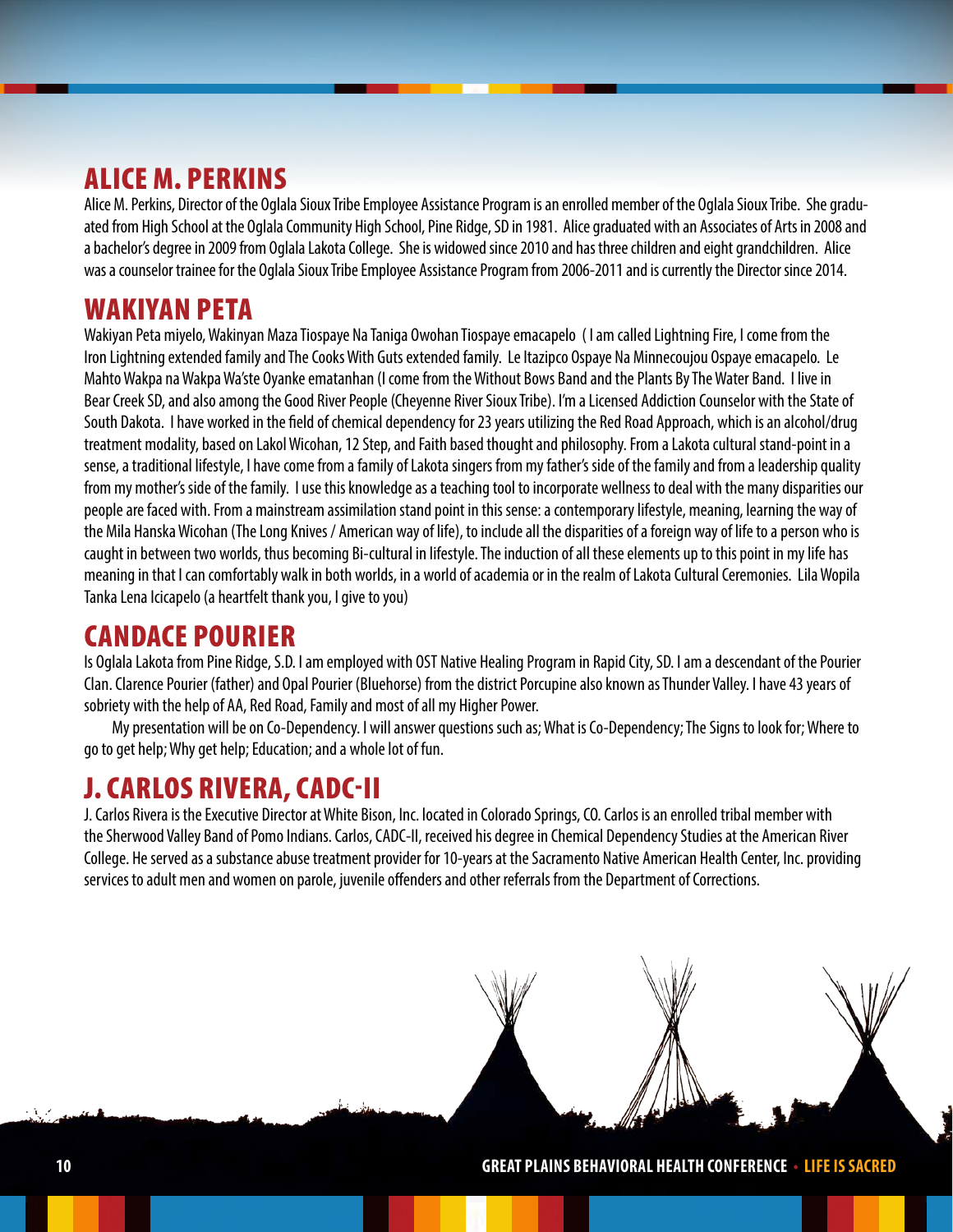# MARCIE SPRAGUE, MSW, CSW-PIP, LAC

Marcie Sprague is a Licensed Certified Social Worker and a Licensed Addiction Counselor. Marcie is an enrolled member of the Cheyenne River Sioux Tribe, Mnicoujou band. Marcie resides in Rapid City, South Dakota. Marcie is employed at Oglala Sioux Tribe Native Healing Program. She is a lead counselor and provides individual and group counseling services.

Marcie graduated from Black Hills State University with a Bachelor of Science degree in Human Services. She then attended Oglala Lakota College and obtained all of the required credits to be an addiction counselor. In, 2015, Marcie graduated with honors from the University of North Dakota with a Master of Social Work degree. In 2016, she became a Licensed Certified Social Worker. Marcie obtained her Private in Practice (PIP) license in 2019.

Marcie specializes in Historical Trauma Recovery using a technique called Somatic Archaeology ™. Marcie is currently working towards certification in Eye Movement Desensitization and Reprocessing (EMDR) which is very effective for individuals that have experienced trauma.

Marcie is serving a second term as the treasurer for the Great Plains Tribal Chairman's Health Board Addiction Licensing Board. Marcie is also an adjunct instructor for Oglala Lakota College.

Marcie incorporates mindfulness, meditation, and body awareness into her individual and group sessions. She practices holistic healing approaches as well as the Lakota culture to address trauma, grief, addictions and other issues individuals may be facing.

#### RYAN SANTIN, MD

Ryan Santin M.D. is a staff psychiatrist at the Sioux Falls Veterans Medical Center. He guides veterans in their search for recovery from substance use and mental health struggles on the inpatient mental health unit at the Sioux Falls Veterans Medical Center. Dr. Santin is a Clinical Assistant Professor at University of South Dakota Medical School.

Dr. Santin attended medical school at the University of Nebraska Medical Center and completed residency training at the University of South Dakota. He has cared for patients in various roles including residential care at Prairie St. Johns in Fargo North Dakota, VA Geropsychiatry, outreach and Avera eCare. Dr. Santin also volunteers as a supervisor at the USD student run free clinic.

Dr. Santin enjoys sharing and discovering knowledge that impacts patient care, woodworking, fishing and spending time with his wife and two children.

Ryan Santin is available to join the discussion of your education events. You can reach Dr. Santin at Ryan.santin@usd.edu.

#### MICHAEL TRAHAN, MD

Michael Trahan, Ph.D., joined the Standing Rock Service Unit in September 2017 and previously worked with SRSU in 2006 until 2008. He also worked as a contracted therapist with the Standing Rock Sioux Tribal Health Department from 2009 until 2010. Dr. Trahan (Salish) is a member of the Confederated Salish & Kootenai Tribes, on the Flathead Reservation in Western Montana and is a Clinical Psychologist. He utilizes many disciplines, including Cognitive Behavioral, Motivational Interviewing, Dialectical Behavioral Therapy, Mindfulness training, to work with pre-adolescent, adolescent, and adults.

Dr. Trahan received his bachelor's undergraduate degree in Psychology from Jamestown College (now the University of Jamestown, Jamestown, North Dakota. He completed his Master of Arts (M.A.) and Doctor of Philosophy (Ph.D.) degrees in Clinical Psychology from the University of Montana, Missoula<sub></sub> Montana. He is licensed as a Psychologist by the North Dakota State Board of Psychologist Examiners.